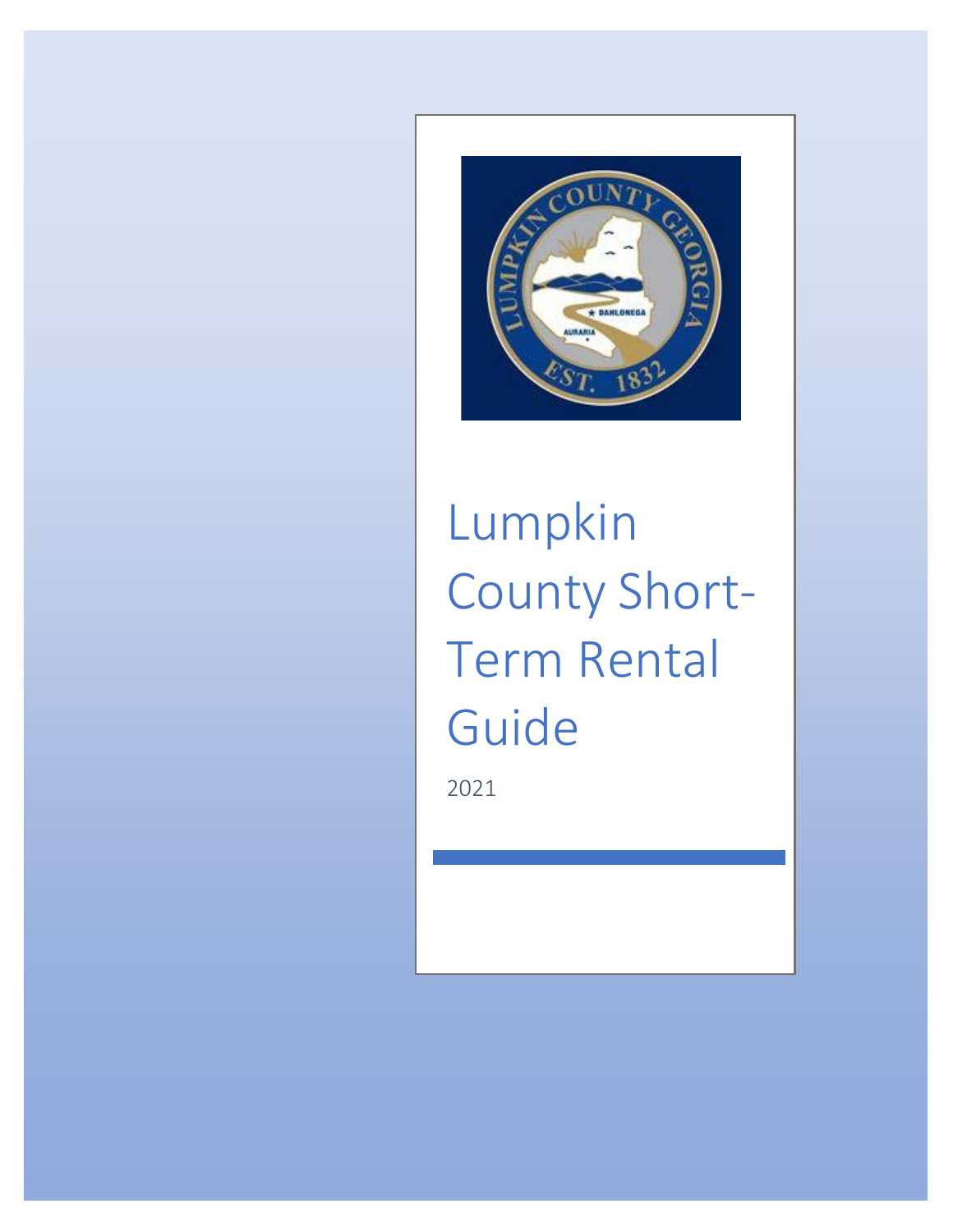## Step 1 Business License

• Obtain a business license through Lumpkin County Planning Department. The fee of a business license is \$75.

## Step 2 Short-Term Rental License

• Obtain a Short-Term Rental License through Host Compliance. The fee of a Short-Term Rental License is \$100.

## Step 3 Pay Relevant Taxes

• Once you have obtained both a business license and short-term rental license you will need to pay the relevant taxes each month.

## Step 4 Renew Each Year

• Each year you will need to renew both your Business License and Short-Term Rental License. The deadline is December 31st.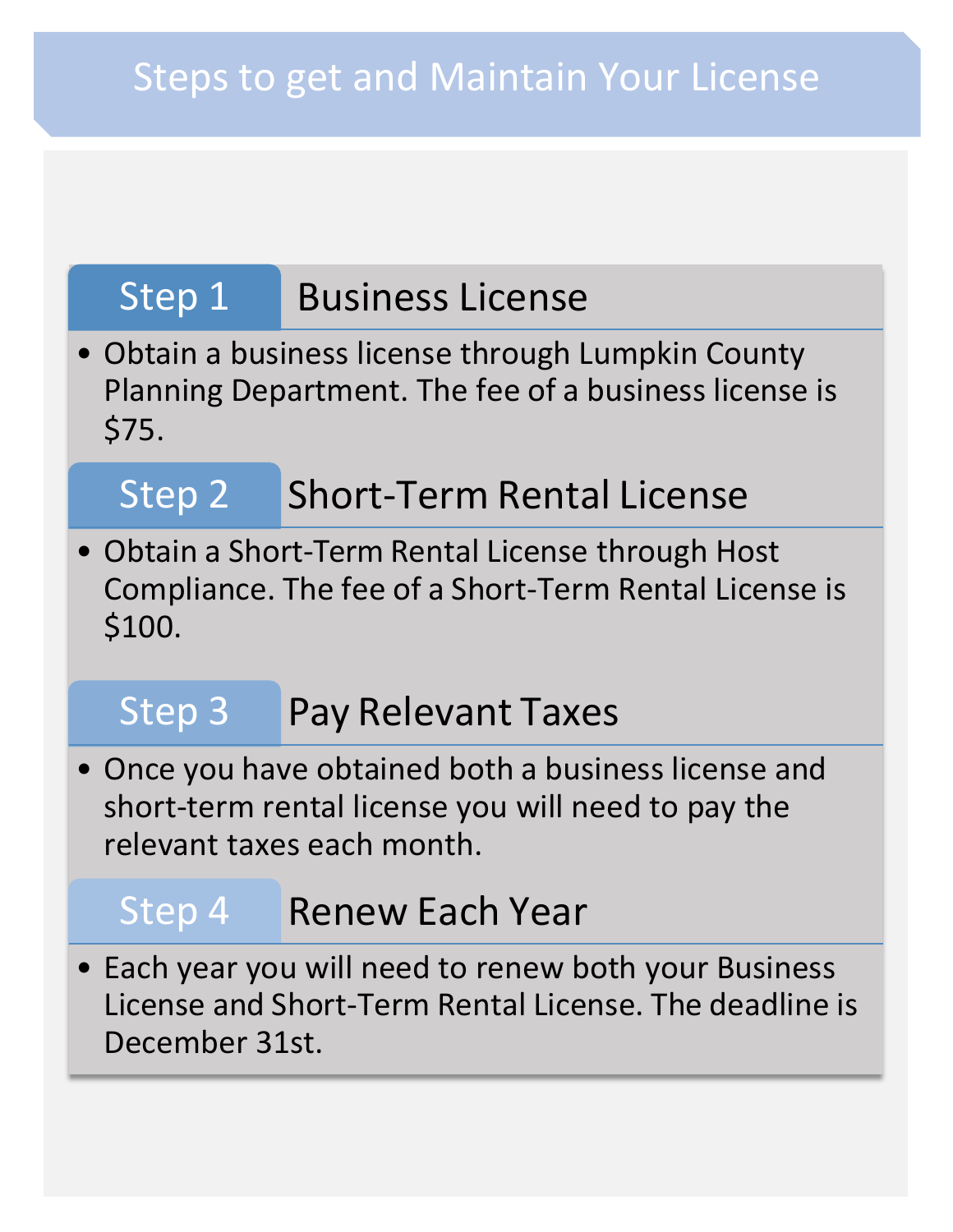## Business Licenses:

To obtain a business license in Lumpkin County you will need to make sure that you have the correct documentation.

#### **Home-Based Business**

- Valid Photo ID that is not expired.
- Notarized letter from homeowner confirming residence and providing permission to operate in the home.
- Land Use Confirmation.
- Verify your property is not under a Conservation Use Value Assessment (CUVA)
- Affidavit verifying status of the applicant. All businesses with more than 10 employees must provide their E-Verify number on the affidavit.
- State License if business is regulated through the state.
- State Tax ID # if business is selling a product.
- LLC Papers (if applicable).
- Sales Tax ID (if applicable).

You can go online and fill out a business license application here:

[https://www.lumpkincounty.gov/FormCenter/Planning-22/Occupational-Tax-Certificate-](https://www.lumpkincounty.gov/FormCenter/Planning-22/Occupational-Tax-Certificate-Application-91)[Application-91](https://www.lumpkincounty.gov/FormCenter/Planning-22/Occupational-Tax-Certificate-Application-91)

You can also come into the office and complete the application at 342 Courthouse Hill, Suite A Dahlonega, GA 30533.

The following Flow Chart may also be helpful in understanding the Business License Process.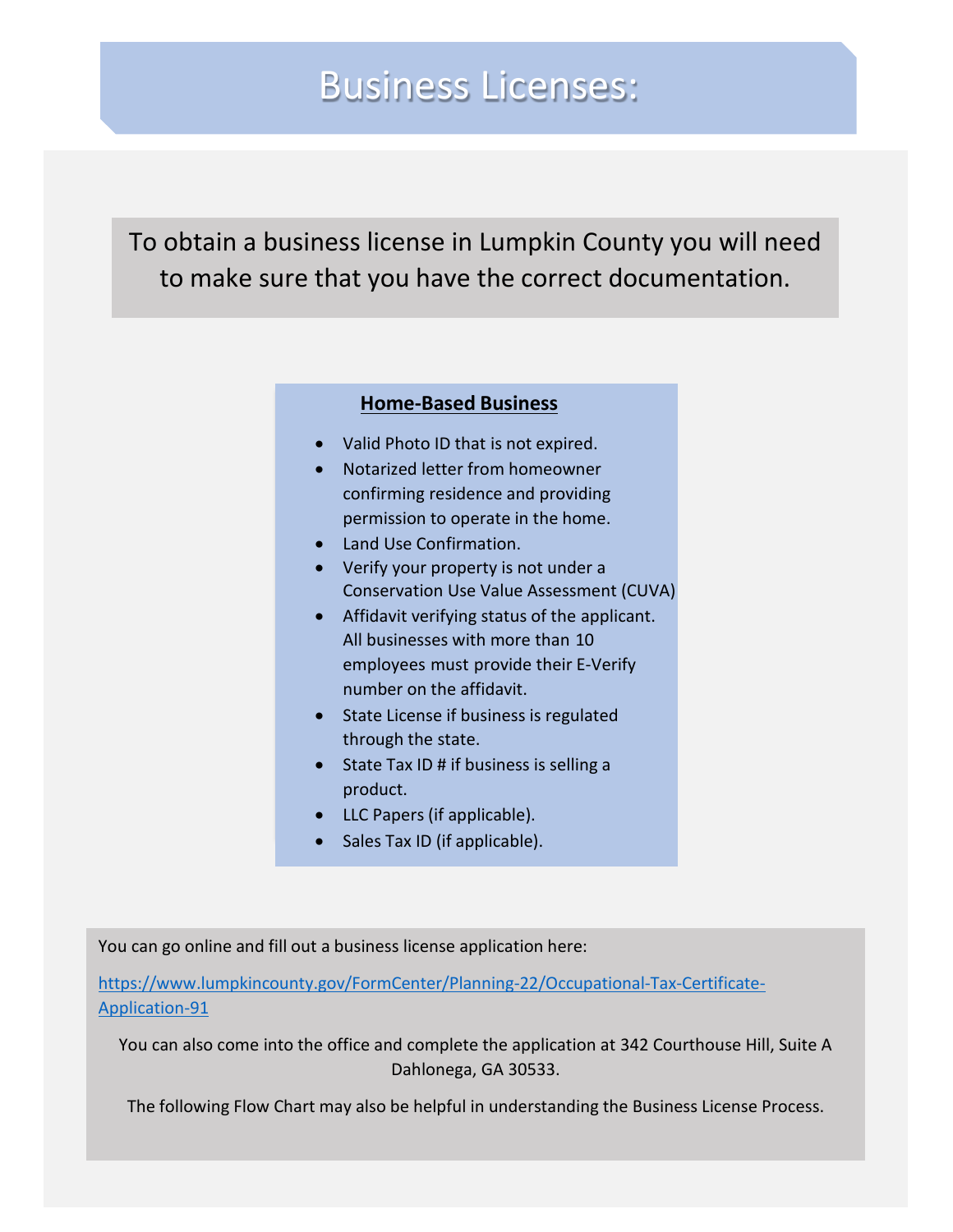## Steps to get a Business License:

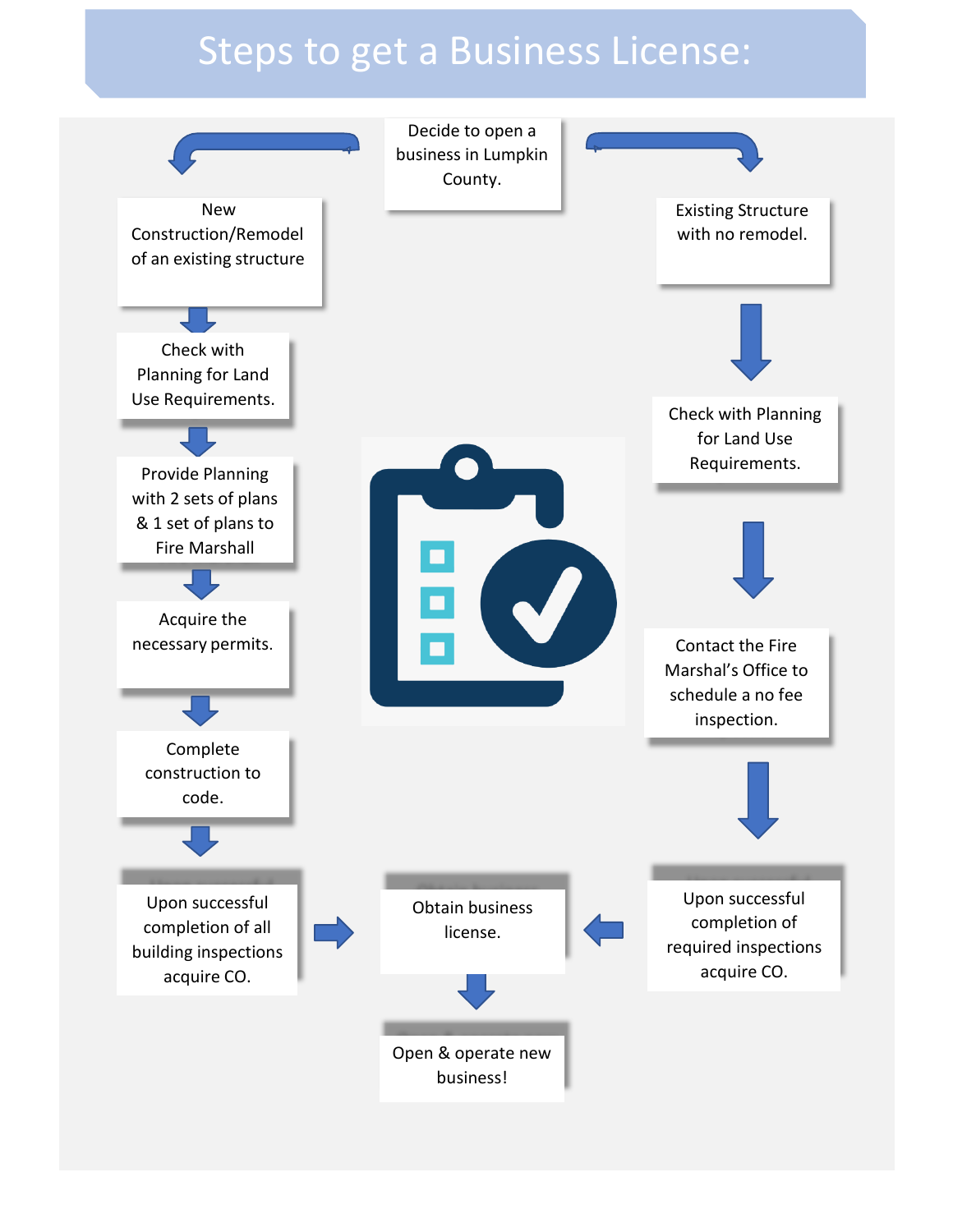To obtain a short-term rental license in Lumpkin County you will need to make sure that you have the correct documentation.

## **Documents Needed for Short Term Rental License**

- Valid Photo ID that is not expired.
- LLC Papers (if applicable).
- Sales Tax ID (if applicable).
- Short-Term Rental Affidavits.
- Verify your property is not under a Conservation Use Value Assessment (CUVA)

You can go online and receive your Short-Term Rental License here:

[https://secure.hostcompliance.com/lumpkin-county](https://secure.hostcompliance.com/lumpkin-county-ga/permit-registration)[ga/permit-registration](https://secure.hostcompliance.com/lumpkin-county-ga/permit-registration)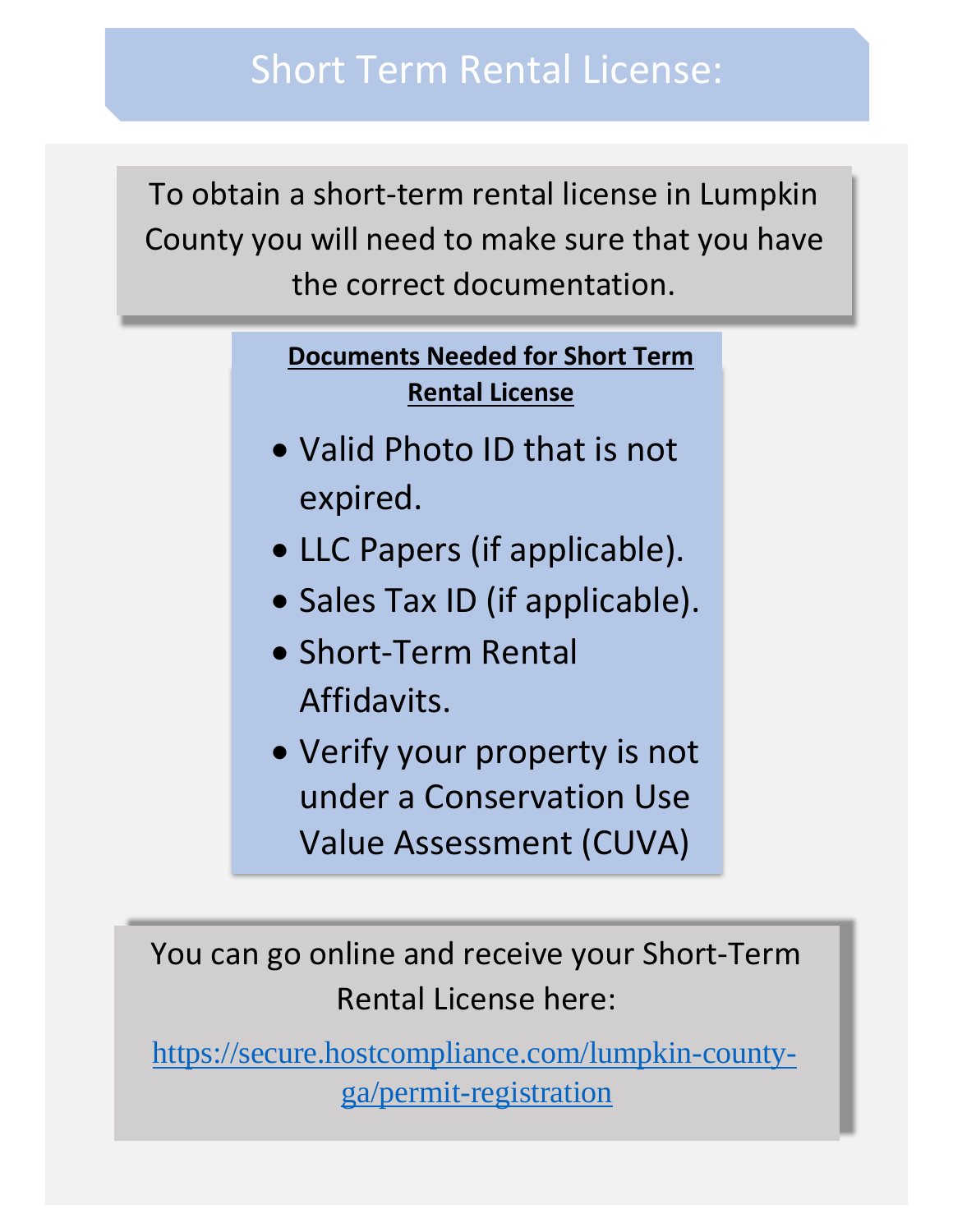## County Taxes:

When operating a short-term rental in Lumpkin County you are required to collect 13% tax on each rental.



Remember the **VISITOR** pays the taxes, you are only collecting them and then getting that tax to the local and state government.

These taxes are due to the Finance Department of Lumpkin County each month by the 20<sup>th</sup>. You can do this here:

[https://secure.hostcompliance.com/lumpkin-county](https://secure.hostcompliance.com/lumpkin-county-ga/permit-registration)[ga/permit-registration](https://secure.hostcompliance.com/lumpkin-county-ga/permit-registration)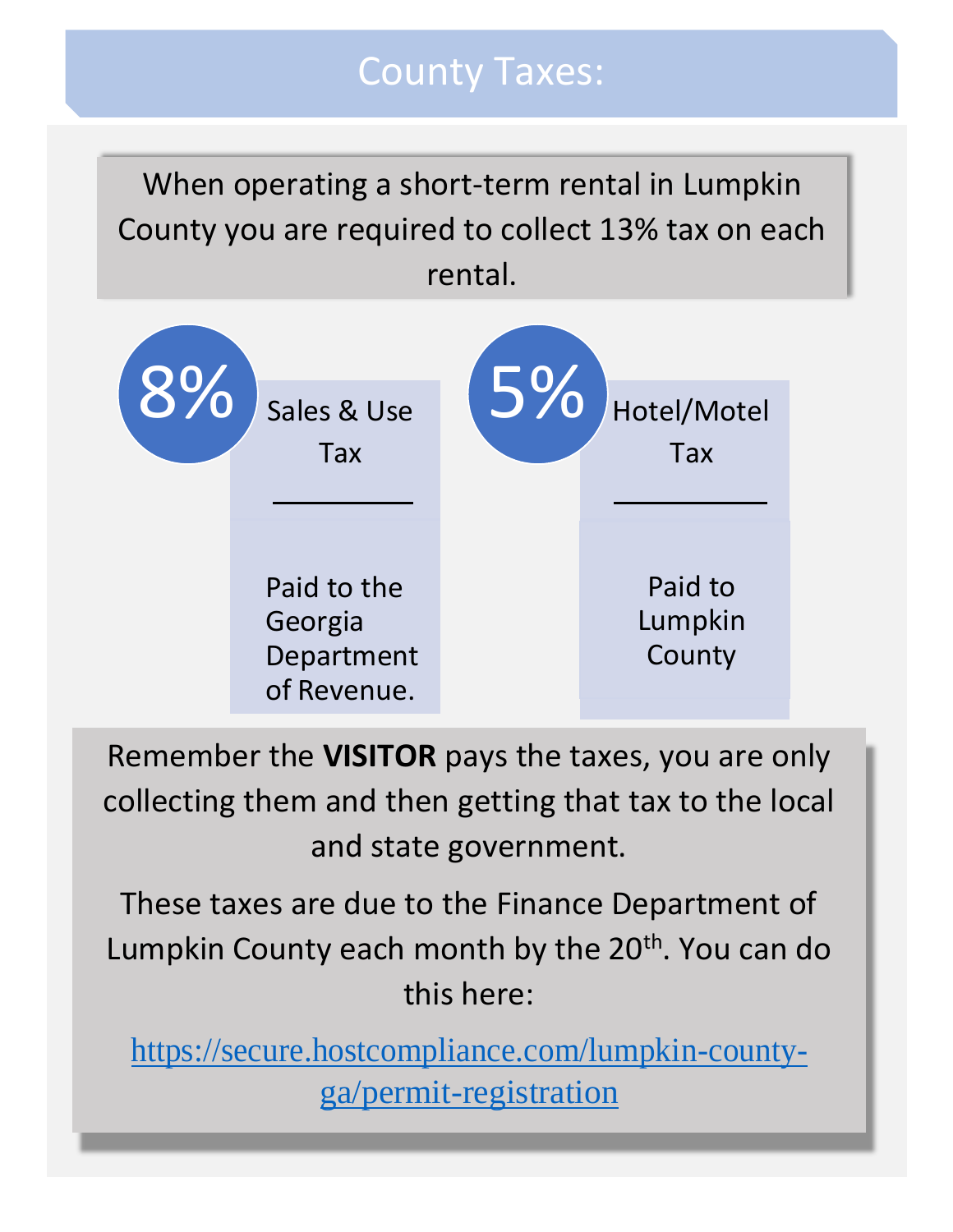## Renew you Licenses:

Each year you will have to renew both your business license and your short-term rental license with the county.



Make sure you renew before December  $31<sup>st</sup>$  for the following year. If you wait until after the 31<sup>st</sup> you will have a late fee of 10% each month.

If you have multiple short-term rentals, you will need a license for each short-term rental but only one business license.

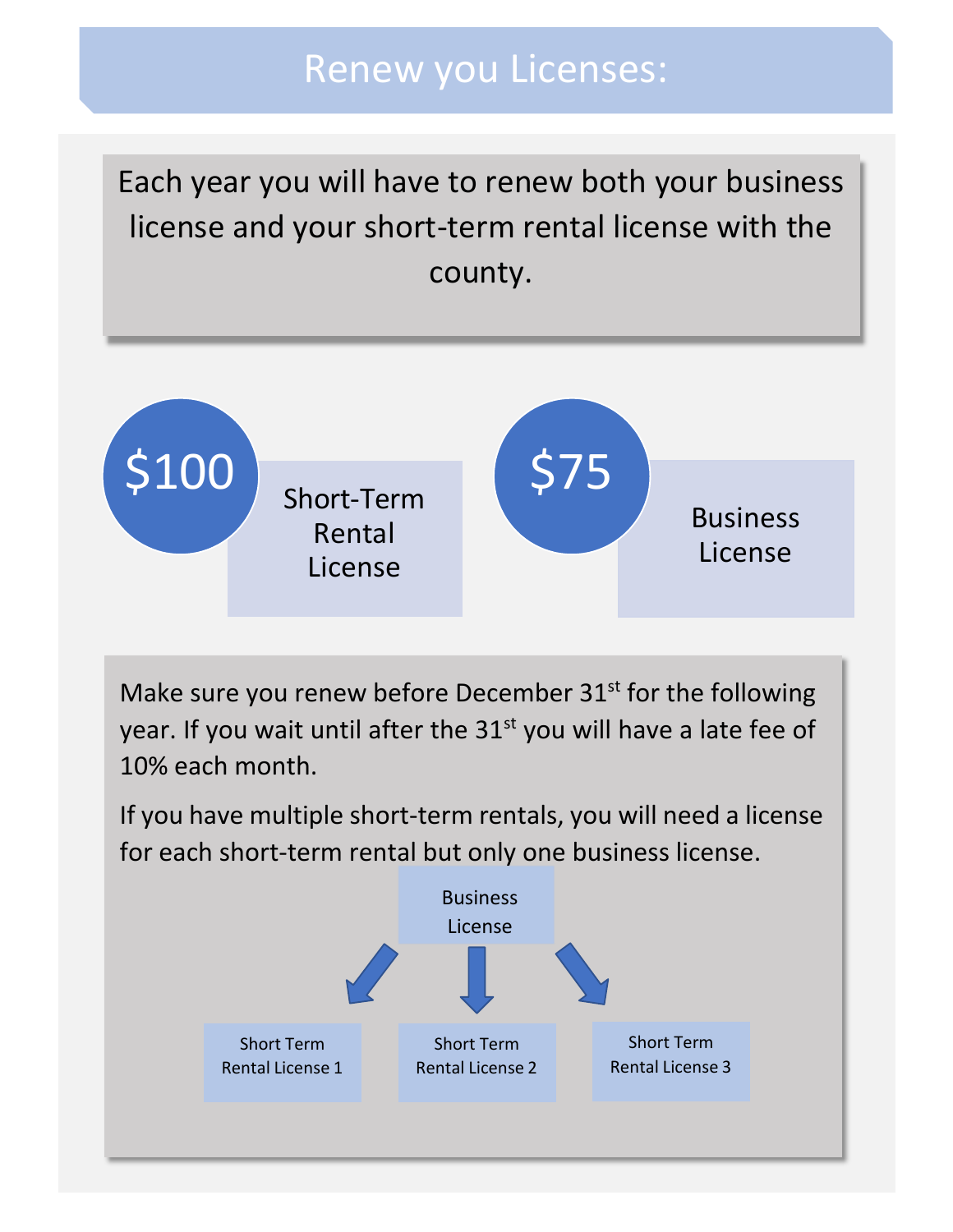## Short Term Rental FAQs:

1

### **Do I need to have a Short-Term Rental License and a Business License?**

To have a short-term rental license you will need to have both a short-term rental license and a business license.

#### **Is my property eligible for a short-term rental?**

All property in Lumpkin County is eligible to have a short-term rental.

4

6

2

# 3

#### **Where can I register my Short-Term Rental?**

You can register your short-term rental here:

[https://secure.hostcompliance.com/lumpkin](https://secure.hostcompliance.com/lumpkin-county-ga/permit-registration)[county-ga/permit-registration](https://secure.hostcompliance.com/lumpkin-county-ga/permit-registration)

### **Where can I find the short-term rental ordinance?**

The short-term rental ordinance can be found here:

[https://library.municode.com/ga/lumpkin\\_county/cod](https://library.municode.com/ga/lumpkin_county/codes/code_of_ordinances?nodeId=PTIICOOR_CH12BURELI_ARTIVSHRMREHOLI) [es/code\\_of\\_ordinances?nodeId=PTIICOOR\\_CH12BURE](https://library.municode.com/ga/lumpkin_county/codes/code_of_ordinances?nodeId=PTIICOOR_CH12BURELI_ARTIVSHRMREHOLI) [LI\\_ARTIVSHRMREHOLI](https://library.municode.com/ga/lumpkin_county/codes/code_of_ordinances?nodeId=PTIICOOR_CH12BURELI_ARTIVSHRMREHOLI)

### **What are the consequences to aviolation of the code?**

- *First Violation:* Warning and Citation.
- *Second Violation*: 30 Day Suspension
- *Third Violation*: Short-Term Rental License will be revoked.

#### **What about Parking?**

All vehicles must be parked in the driveway or in the garage. No cars can be parked in the right of way of the road or easement.